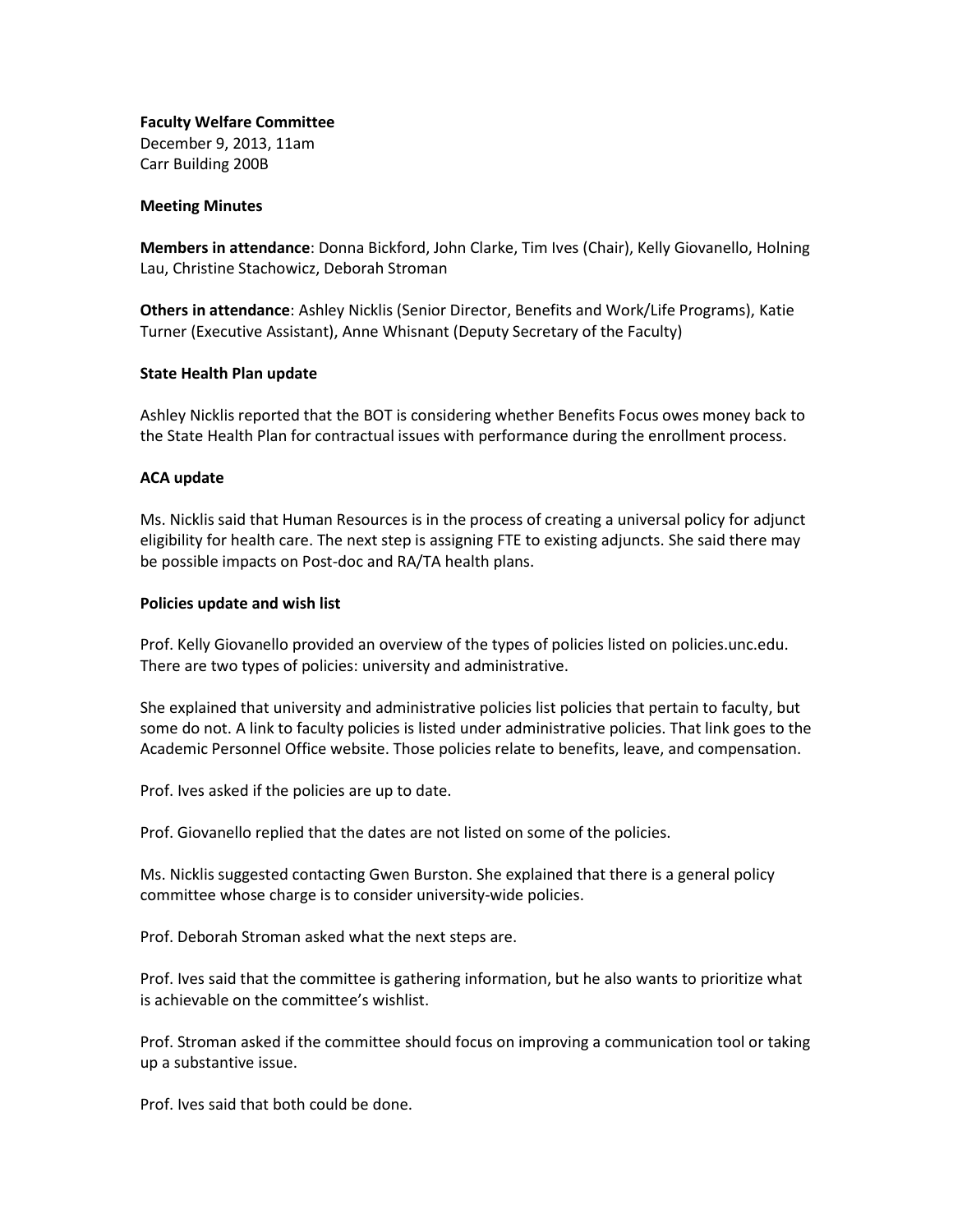Prof. Giovanello said the committee could prioritize links that need to be included on the Academic Personnel website. She suggested putting more links for information about IRB procedures and research ethics. She said the committee could make these recommendations to the Academic Personnel Office.

Dr. Anne Whisnant suggested that the committee consider developing a new Faculty Handbook that includes policies recommended by the AAUP. She pointed out that there are resources available on the AAUP website at [http://www.aaup.org/event/strengthening-faculty](http://www.aaup.org/event/strengthening-faculty-handbooks-webinar)[handbooks-webinar.](http://www.aaup.org/event/strengthening-faculty-handbooks-webinar)

Prof. Stroman asked why the handbook no longer exists.

Dr. Whisnant said that the hard copy handbook went out of date and the policies were moved online.

Katie Turner said that keeping policies up to date on the Academic Personnel Office's website might be similarly challenging.

Ms. Nicklis suggested the site could simply link out to policies that are maintained by other departments and offices.

Ms. Stachowicz said that others would have to keep their policies up to date.

Prof. Giovanello said that the site would need to point people in the right direction.

Prof. Stroman said that it might be helpful to create a checklist for new faculty.

Dr. Whisnant agreed and added that a handbook that goes beyond policies and gives some tips and advice to new faculty could be a helpful resource.

Dr. Donna Bickford said that University Counsel was concerned about the handbook that was written several years ago. They opined that the policies were clear as they existed and that providing interpretive language could create confusion about policies and put the university at risk of being sued.

Prof. Ives said the committee still might be able to use the document.

Prof. Holning Lau said that an online program for faculty with the checklist could be helpful.

Dr. Whisnant suggested creating a short document that lists policies that might be helpful at different career points or life events.

Prof. Ives asked Prof. Stroman to draft the checklist.

Prof. Stroman asked the committee to come up with issues and information to include. The committee suggested including information about the following: benefits, Sakai, teaching resources/support, the Center for Faculty Excellence, the Office of Faculty Governance, tenure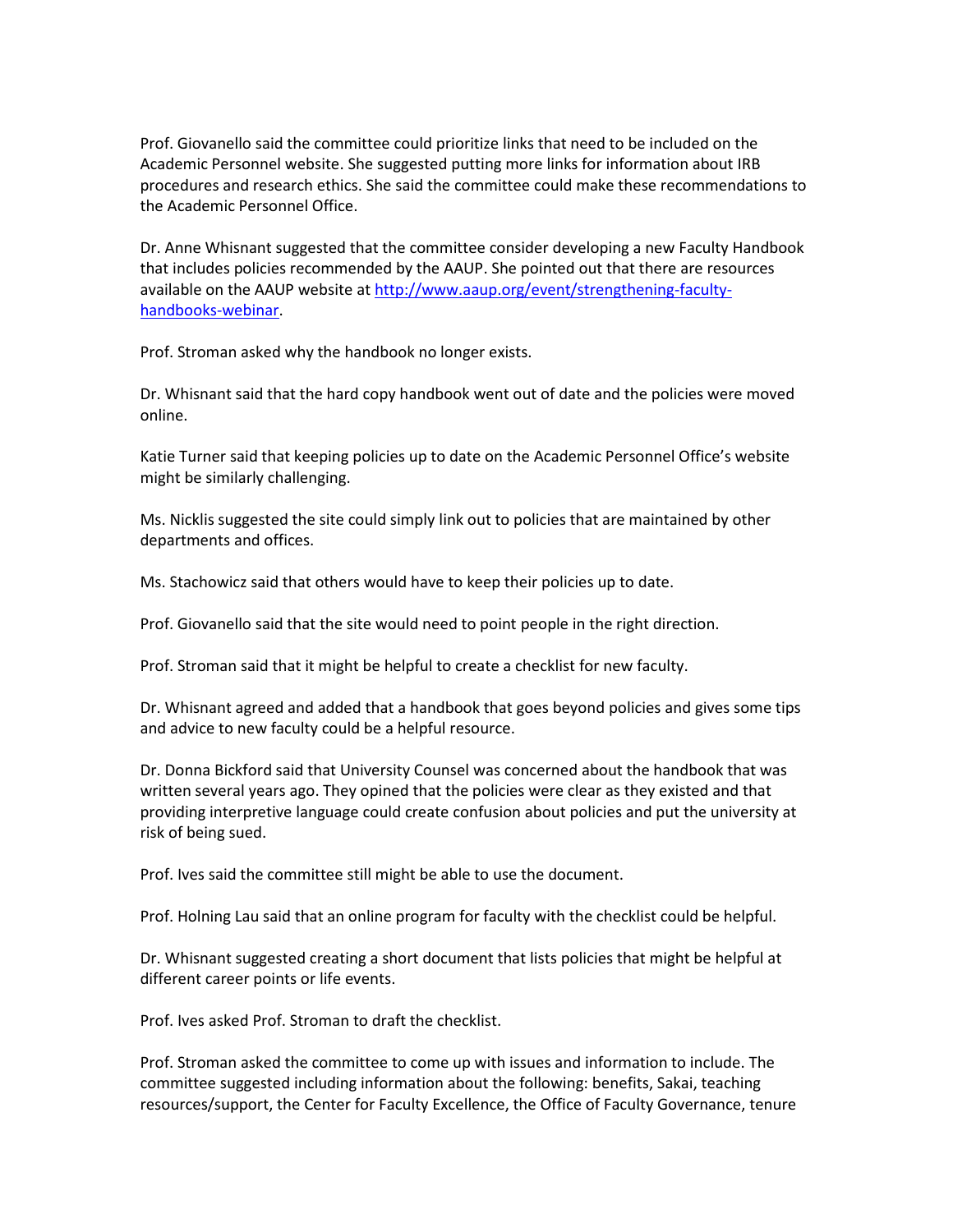guidelines, the Office of Academic Personnel, childcare, vacation time policy, and retirement options.

Prof. Stroman asked the committee to identify information they wish they had as a new faculty member that was difficult to find. The committee said the following topics were difficult to find information about: parking, parental leave, the Office of Sponsored Research, faculty grievance/hearings procedures, the Ombud's Office, the Dean of Student's Office, Alert Carolina, the Office of Accessibility, Counseling and Wellness, athletics, The Farm, identity-based support centers, health insurance, records management, faculty development, and sabbaticals.

# **Other issues/future business**

Dr. Bickford said she would like an update on the salary equity study and the provost's response to the findings.

Dr. Whisnant said she read an article in the TDH that said the study had been released. She was not aware of its release.

Dr. Bickford said she is interested in parental leave policies. The policy is biased against dual hire couples and chairs seem to be discouraging people to take leave.

Prof. Lau said sabbaticals and benefits to domestic partners are major issues. He said for the university to adopt benefits for domestic partners, GA would have to approve.

Dr. Bickford said that UNC has some control over policies because the parental leave policy is not approved by GA.

Ms. Nicklis said that benefit plans require legislative approval, while policies that are central to the University sometimes do not.

Dr. Bickford asked if the University could look outside for other plans to offer benefits to domestic partners.

Ms. Nicklis said the University is prohibited by law from offering alternative plans.

Dr. Bickford asked if the ACA allows for any flexibility.

Ms. Nicklis said it doesn't because people can purchase insurance plans on the open market.

Dr. Bickford asked whether departments could provide a salary subsidy.

Ms. Nicklis said departments can but it depends on the availability of funds and creates an equity issue.

Ms. Stachowicz said that she is interested in recruitment and salary equity issues.

Dr. Whisnant said that she is interested in helping with the development of a new Faculty Handbook.